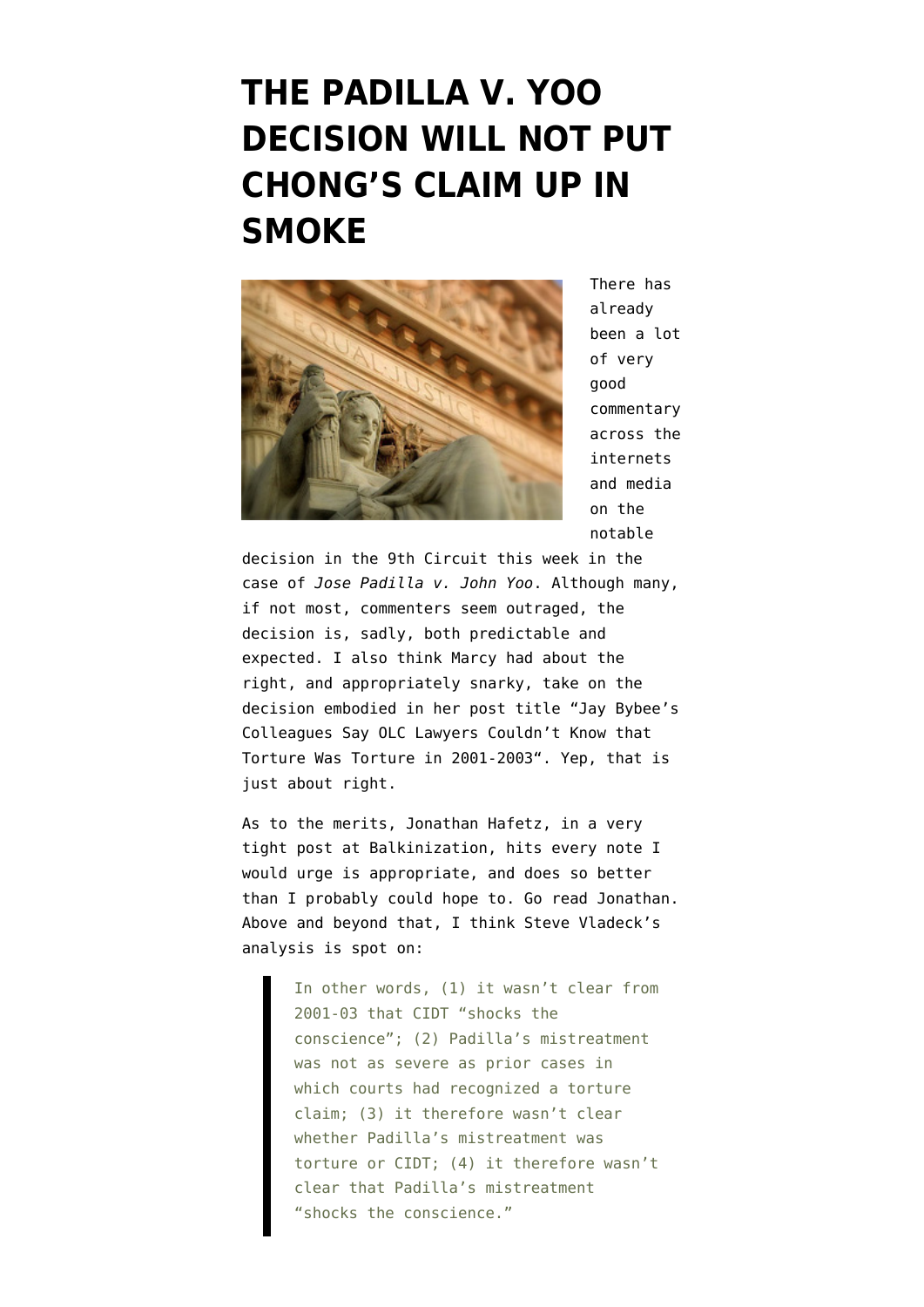Thus, the panel's approach is basically that the mistreatment here falls between conduct that prior courts (including the Ninth Circuit) had held to be torture and conduct that prior courts had held to be merely CIDT. Because Padilla's mistreatment was less severe than prior examples of torture, and more severe than prior examples of CIDT, it's just not "clear" on which side of the torture/CIDT line Padilla's mistreatment falls... Of course, the fact that  $A > B >$ C proves nothing about where B is. And under Hope v. Pelzer, the question in qualified immunity cases is not whether the plaintiff can prove that the defendant's conduct was at least as bad as something already acknowledged to be unlawful. As Justice Stevens explained, it isn't the case that "an official action is protected by qualified immunity unless the very action in question has previously been held unlawful." Instead, "in the light of pre-existing law[,] the unlawfulness must be apparent."

Perhaps the panel would have reached the same result had they not skipped these steps. But to my mind, these are fairly significant omissions…

Wheeler, Hafetz and Vladeck are all correct about the infirmities in the 9th Circuit's version of *Padilla* (without even getting to the 4th Circuit's version of *Padilla*, contained in *[Padilla/Lebron v. Rumsfeld](http://pacer.ca4.uscourts.gov/opinion.pdf/116480.P.pdf)*).

At this point, arguing over key governmental personnel accountability, or lack thereof, is pretty much a bit of Walter Mitty fantasy; I am much more interested in the way the various Bush/Cheney war on terror cases have cemented an already present trend in American jurisprudence to restrict, if not outright block, access of litigants to courts. Jon Hafetz thinks the rule of law caught a break when the 9th didn't reach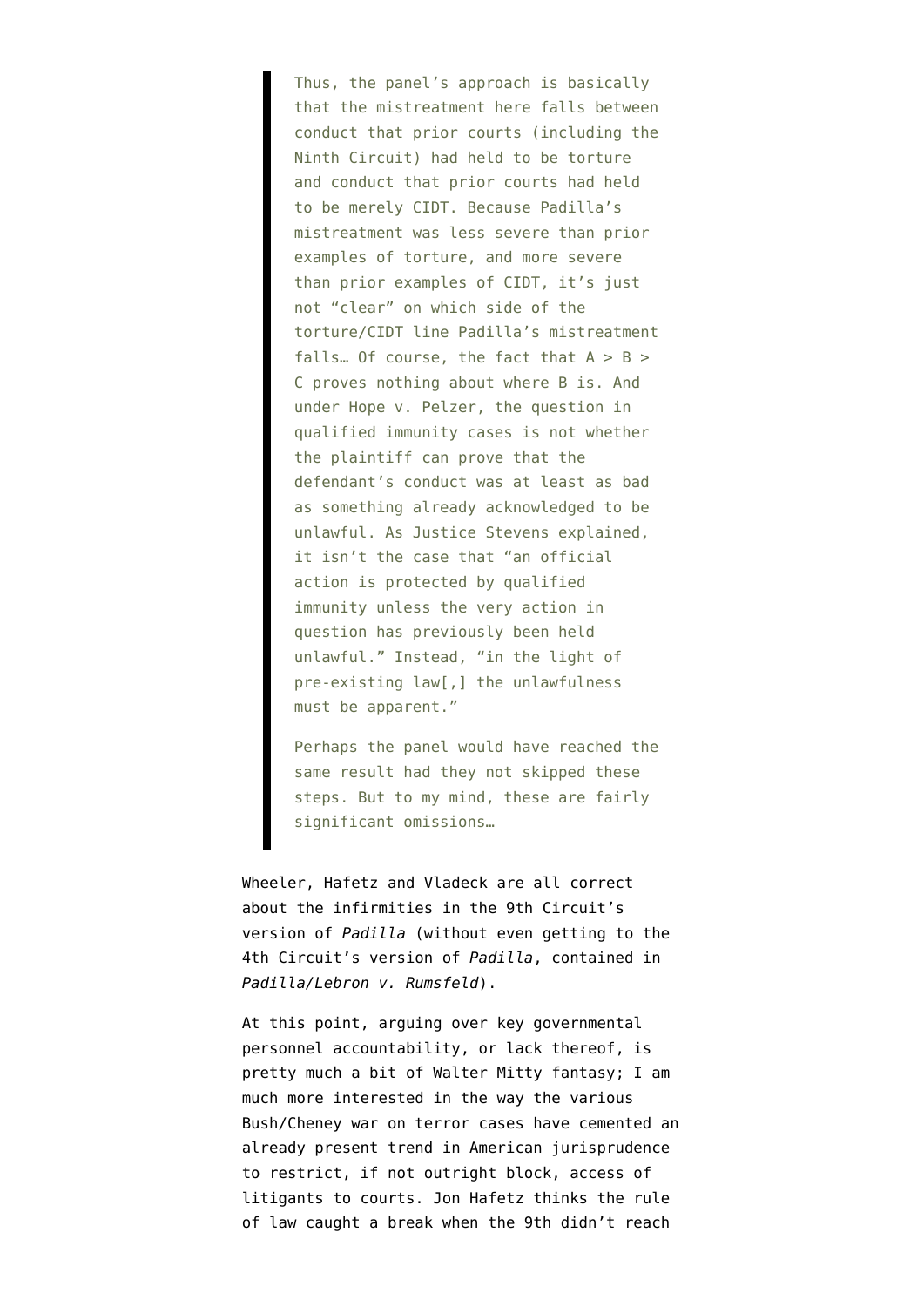the merits and weight of "special factors" preclusion of *Bivens* liability. And, sadly, that may be about right. There are two real issues that, while perhaps trending before the national security state set in after 911, jumped to warp speed after. Access preclusion and *Bivens* narrowing.

The first area, access preclusion, is demonstrated perfectly by the insidious effects of the twin opinions in *[Bell Atlantic](http://www.law.cornell.edu/supct/html/05-1126.ZS.html) [Corporation v. Twombly](http://www.law.cornell.edu/supct/html/05-1126.ZS.html)* and *[Ashcroft v. Iqbal](http://www.law.cornell.edu/supct/html/07-1015.ZS.html)*. Then House Judiciary Chairman Nadler said of the evil twin cases [in a 2009 hearing:](http://judiciary.house.gov/hearings/printers/111th/111-36_53090.PDF)

> In the past the rule had been, as the Supreme Court stated in *Conley v. Gibson* 50 years ago, that the pleading rules exist to ''give the defendant fair notice of what the claim is and the grounds upon which it rests,'' assuming provable facts. Now the Court has required that prior to discovery, courts must somehow assess the plausibility of the claim.

> This rule will reward any defendant who succeeds in concealing evidence of wrongdoing, whether it is government officials who vio- late people's rights, polluters who poison the drinking water, employers who engage in blatant discrimination, or anyone else who violates the law. Often evidence of wrongdoing is in the hands of the defendants, of the wrongdoers, and the facts necessary to prove a valid claim can only be ascertained through discovery.

> The *Iqbal* decision will effectively slam shut the courthouse door on legitimate plaintiffs based on the judge's take on the plausibility of a claim rather than on the actual evidence, which has not been put into court yet, or even discovered yet. This is another wholly inventive new rule overturning 50 years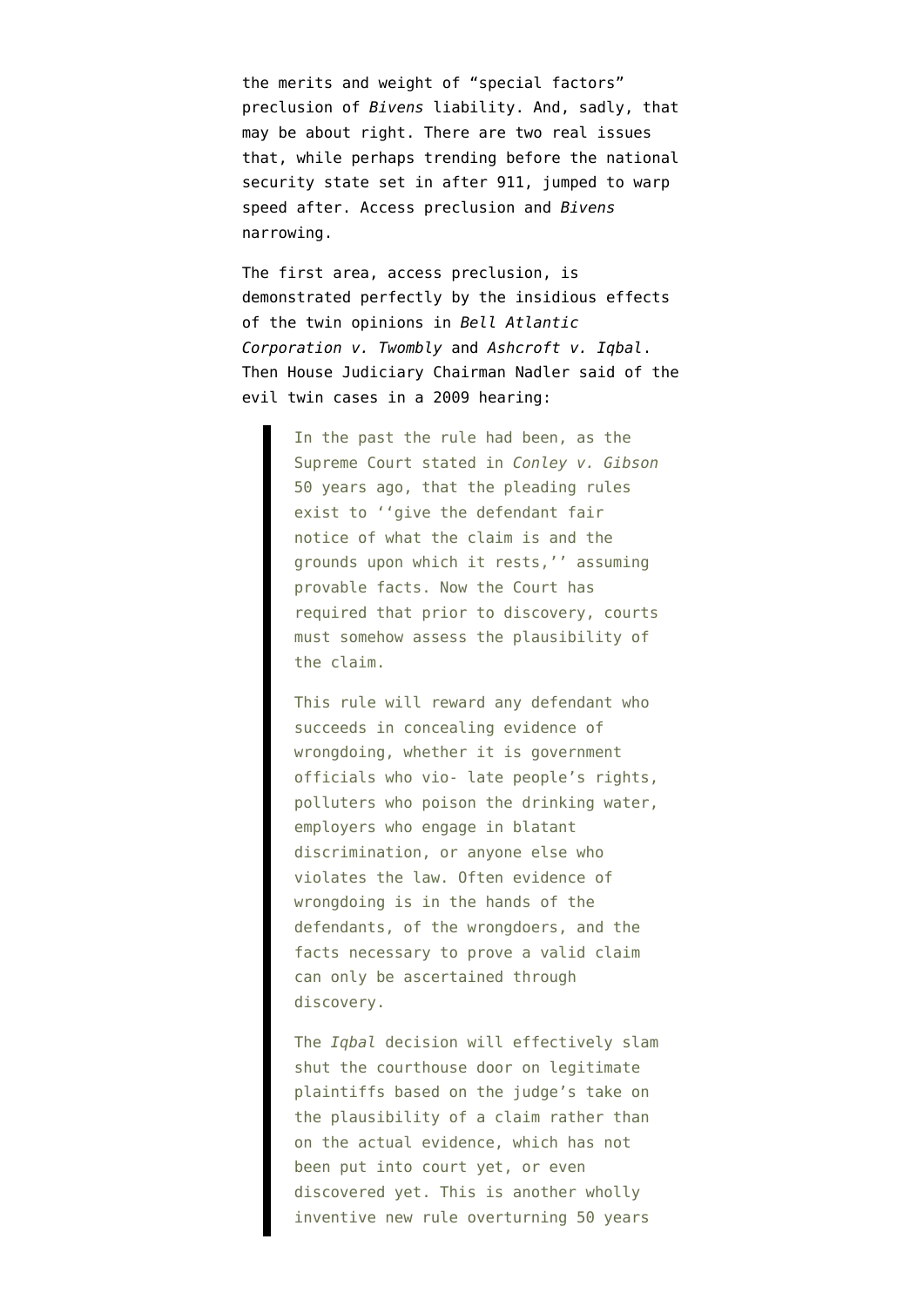of precedent designed to close the courthouse doors. This, combined with tightened standing rules and cramped readings of existing remedies, implement this conservative Court's apparent agenda to deny access to the courts to people victimized by corporate or government misconduct.

….

Rights without remedies are no rights at all. There is an ancient maxim of the law that says there is no right without a remedy. Americans must have access to the courts to vindicate their rights, and the concerted attempt by this Supreme Court to narrow the ability of plaintiffs to go into courts to vindicate their rights is something that must be reversed.

But it is not just *Iqbal/Twombly* barring the courthouse doors for plaintiffs seeking redress against the federal government, it is the concurrent narrowing of accessibility of claim under *Bivens*, more properly known as *[Bivens v.](http://en.wikipedia.org/wiki/Bivens_v._Six_Unknown_Named_Agents) [Six Unknown Named Agents of Federal Bureau of](http://en.wikipedia.org/wiki/Bivens_v._Six_Unknown_Named_Agents) [Narcotics](http://en.wikipedia.org/wiki/Bivens_v._Six_Unknown_Named_Agents)*. Against state level actors, there are claims available under 42 USC 1983, commonly known as [Section 1983 litigation.](http://law.lexisnexis.com/infopro/zimmermans/disp.aspx?z=1919) But Section 1983 is only for claims against state actors under the color of law, and does not extend to claims against the federal government.

Since the federal government is "the sovereign" and the sovereign has immunity, the federal government cannot, generally, be sued without its permission. This is why the [decision by](http://www.emptywheel.net/2010/03/31/breaking-judge-walker-finds-al-haramain-has-standing/) [Judge Vaughn Walker in al-Haramain](http://www.emptywheel.net/2010/03/31/breaking-judge-walker-finds-al-haramain-has-standing/) that there was a cause of action available under FISA was so important; if the decision was otherwise, there would have been no other available avenue open for the plaintiff therein to sue and obtain relief. Walker ruled Congress had, indeed, granted "the permission" of the federal sovereign to be sued.

But, what if the most fundamental and sacred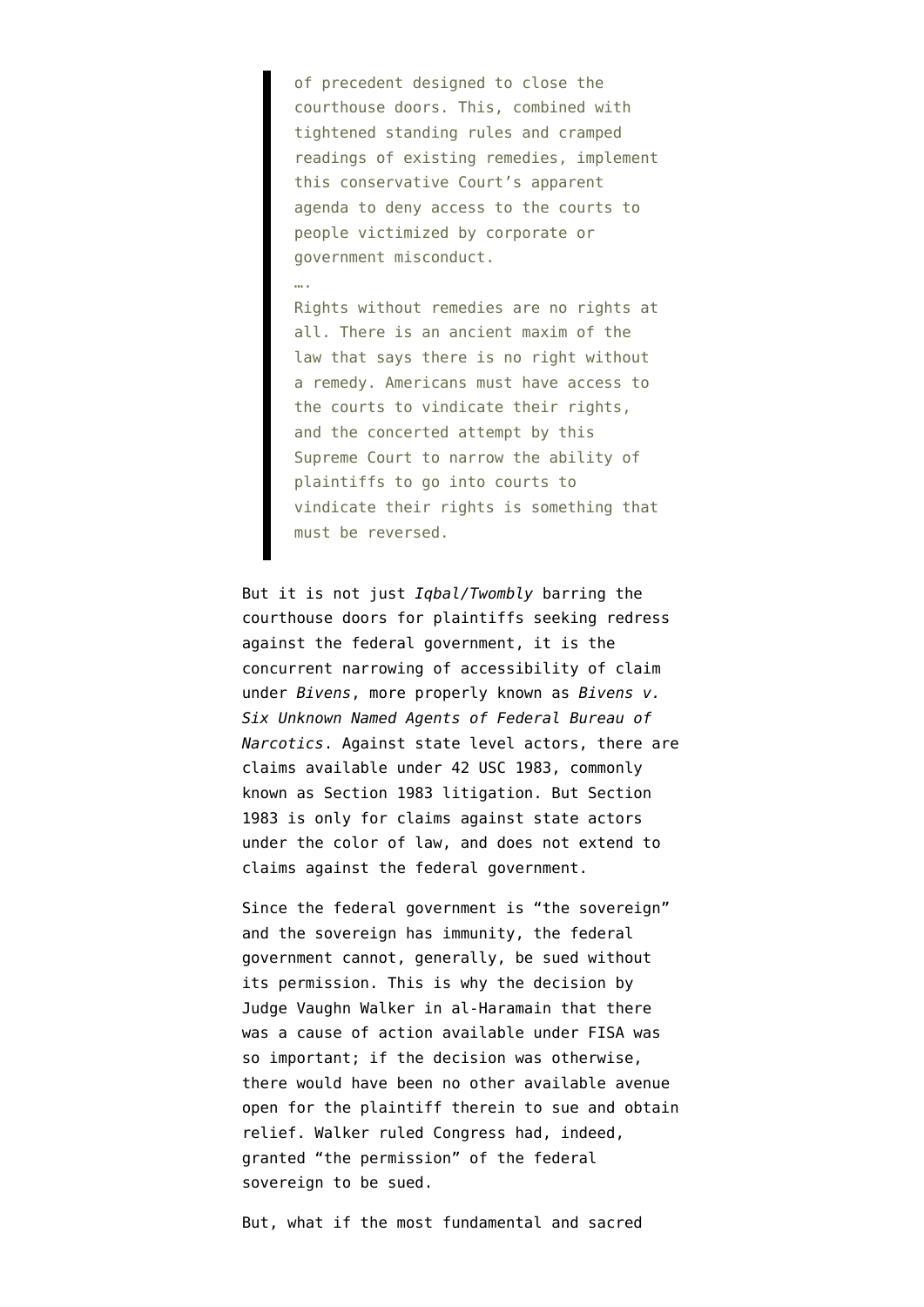Constitutional rights are violated in a heinous manner, and there is no specific provision like Judge Walker found under FISA? This is where the implied right to sue under *Bivens* comes to bear (for a variety of reasons, and some very much to do with the narrowing of the *Bivens* remedy, the al-Haramain plaintiffs would not have been able to proceed under *Bivens*). And is exactly why the disdain for, and narrowing of, *Bivens* over the years by the ever more conservative Supreme Court is so troubling – and it is exactly what you see in the various *Padilla* opinions.

In spite of the fact he disagrees somewhat on what should be done as a solution, the scope of the problem is summed up very well by [Professor](http://prawfsblawg.blogs.com/files/lclr-ii----bivens-after-iqbal.pdf) [Steve Vladeck](http://prawfsblawg.blogs.com/files/lclr-ii----bivens-after-iqbal.pdf):

> …the consensus view has been that Iqbal is an unremarkable addition to a long line of Supreme Court decisions over the past quarter-century in which the Court has effectively limited Bivens to its facts—just another nail in a coffin long-since sealed.11 From that perspective, Iqbal is a small part of a much larger problem, the only real solution to which (other than a massive doctrinal shift) appears to be the creation of a statutory cause of action that would provide a rough equivalent to § 1983 relief13 for claims against federal officers.

Although Steve has different thoughts, I suggest that is precisely what is needed – Congress needs to specifically provide a designated avenue of access to courts so that plaintiffs, including ones in so called "national security" situations (think Jose Padilla, the AT&T/Hepting wiretapping plaintiffs and a host of others) can address their concerns and obtain redress for them. In short, accountability! It may be time to stop lamenting the failure of accountability for the wrongs occasioned by the Bush/Cheney regime and use them as leverage to an expanded path for court access and accountability in the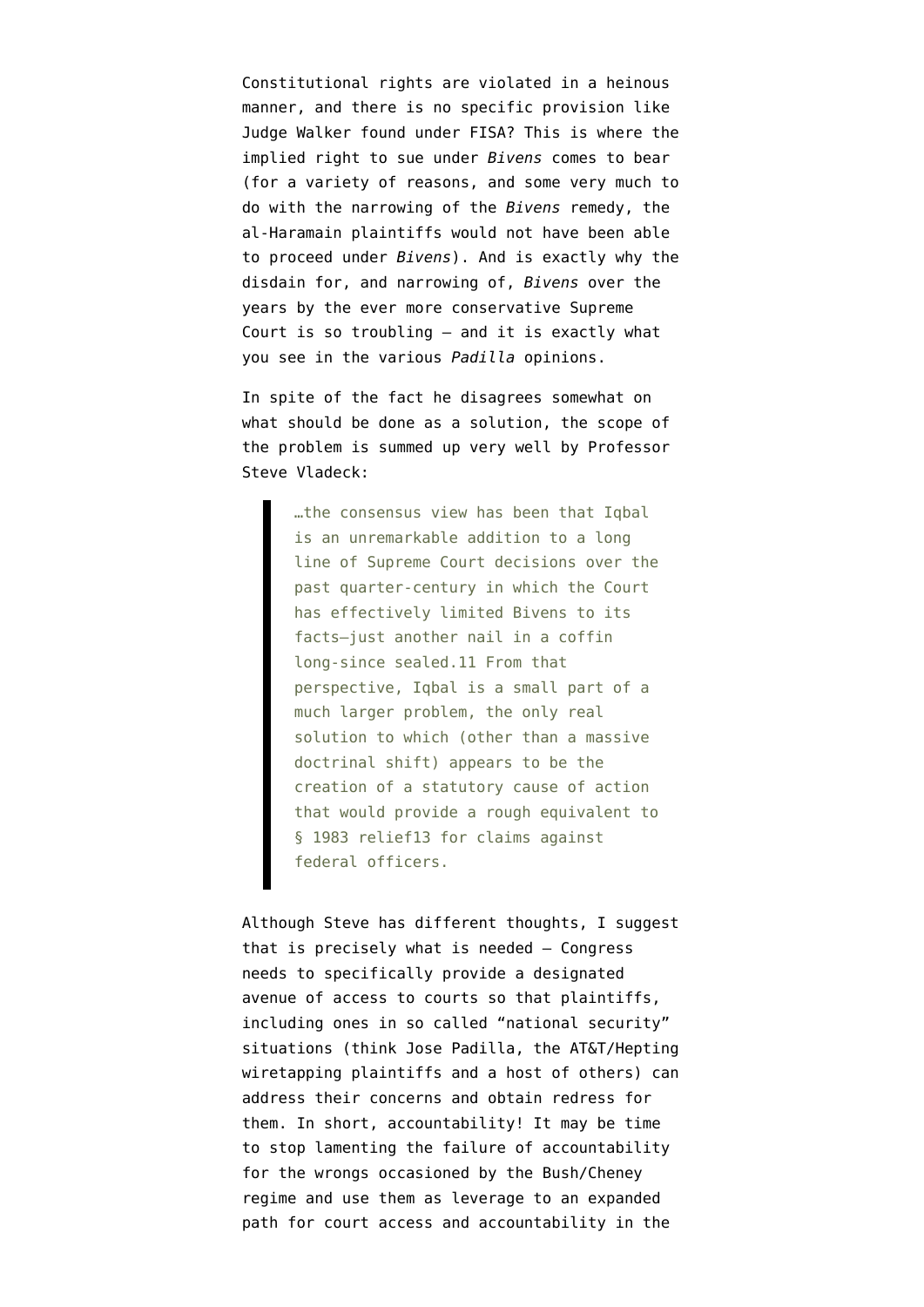future. The Roberts Court will never open this area up as was initially done by Justice Brennan during the Burger Court; the Roberts Court will only continue to narrow and eliminate access. In an election year, this is something that ought to be being specifically demanded of candidates for Congress, whether incumbent or otherwise.

All of which leads to the teaser I put in the post title, the hot off the presses case of Daniel Chong. From [CBS News](http://www.cbsnews.com/8301-201_162-57426015/student-daniel-chong-reportedly-drank-urine-to-survive-5-days-while-forgotten-in-dea-holding-cell/):

> The Drug Enforcement Administration issued an apology Wednesday to a California student who was picked up during a drug raid and left in a holding cell for four days without food, water or access to a toilet.

DEA San Diego Acting Special Agent-In-Charge William R. Sherman said in a statement that he was troubled by the treatment of Daniel Chong and extended his "deepest apologies" to him.

The agency is investigating how its agents forgot about Chong.

Chong, 23, was never arrested, was not going to be charged with a crime and should have been released, said a law enforcement official who was briefed on the DEA case and spoke on the condition of anonymity.

The engineering student at the University of California, San Diego, told U-T San Diego that he drank his own urine to survive and that he bit into his glasses to break them and tried to use a shard to scratch "Sorry Mom" into his arm.

There is some evidence Chong was also handcuffed for the five days he was abandoned in the crypt of a holding cell he was in. Pretty darn close to what the US did to detainees under the "enhanced interrogation techniques", more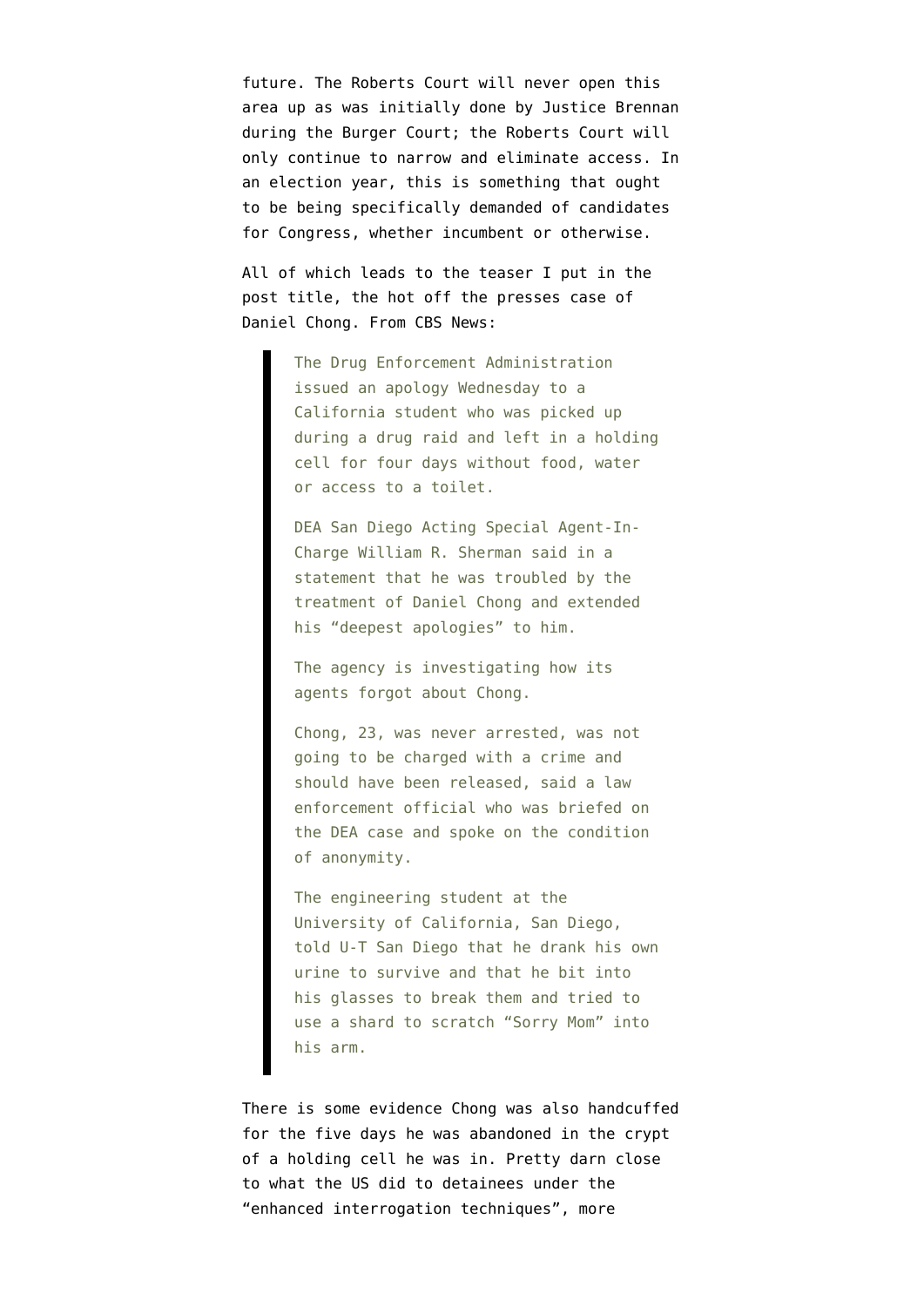commonly known to rational humans as torture. In fact, if the concrete floor of Chong's crypt of a holding cell at the DEA facility had been frozen, he would have effectively been [Gul](http://www.emptywheel.net/2010/04/04/how-cia-avoided-negligent-homicide-charges-in-the-salt-pit-killing/) [Rahman of the Salt Pit frozen infamy](http://www.emptywheel.net/2010/04/04/how-cia-avoided-negligent-homicide-charges-in-the-salt-pit-killing/). Or, you know, Jose Padilla.

The similarity to the detainee torture was clearly not lost on Daniel Chong's attorney, Eugene Iredale, who, in the already filed [Statutory Notice of Claim,](http://www.emptywheel.net/wp-content/uploads/2012/05/chongclaim.pdf) makes reference to The Detainee Treatment Act of 2005, The Military Commissions Act of 2006, and the Conventions Against Torture.

That is going to leave a serious mark.

But could Daniel Chong be cheeched out of court access like Jose Padilla and so many others have been? Could the dreaded *Iqbal/Twombly* and *Bivens* narrowing block his action? No, probably not.

Mr. Chong Has pled under the Federal Tort Claims Act in [28 USC 2671 et. seq,](http://www.law.cornell.edu/uscode/text/28/part-VI/chapter-171) as well as *Bivens*, and his claims appear to be square in the wheelhouse of the provisions. While, like Jose Padilla, Chong is a citizen, unlike Padilla, Chong's status cannot be impaired by craven designation as an enemy combatant terrorist. Recall, the 9th Circuit framed Padilla in this manner:

> As we explain below, we reach this conclusion for two reasons. First, although during Yoo's tenure at OLC the constitutional rights of convicted prisoners and persons subject to ordinary criminal process were, in many respects, clearly established, it was not "beyond debate" at that time that Padilla — who was not a convicted prisoner or criminal defendant, but a suspected terrorist designated an enemy combatant and confined to military detention by order of the President was entitled to the same constitutional protections as an ordinary convicted prisoner or accused criminal. Id.